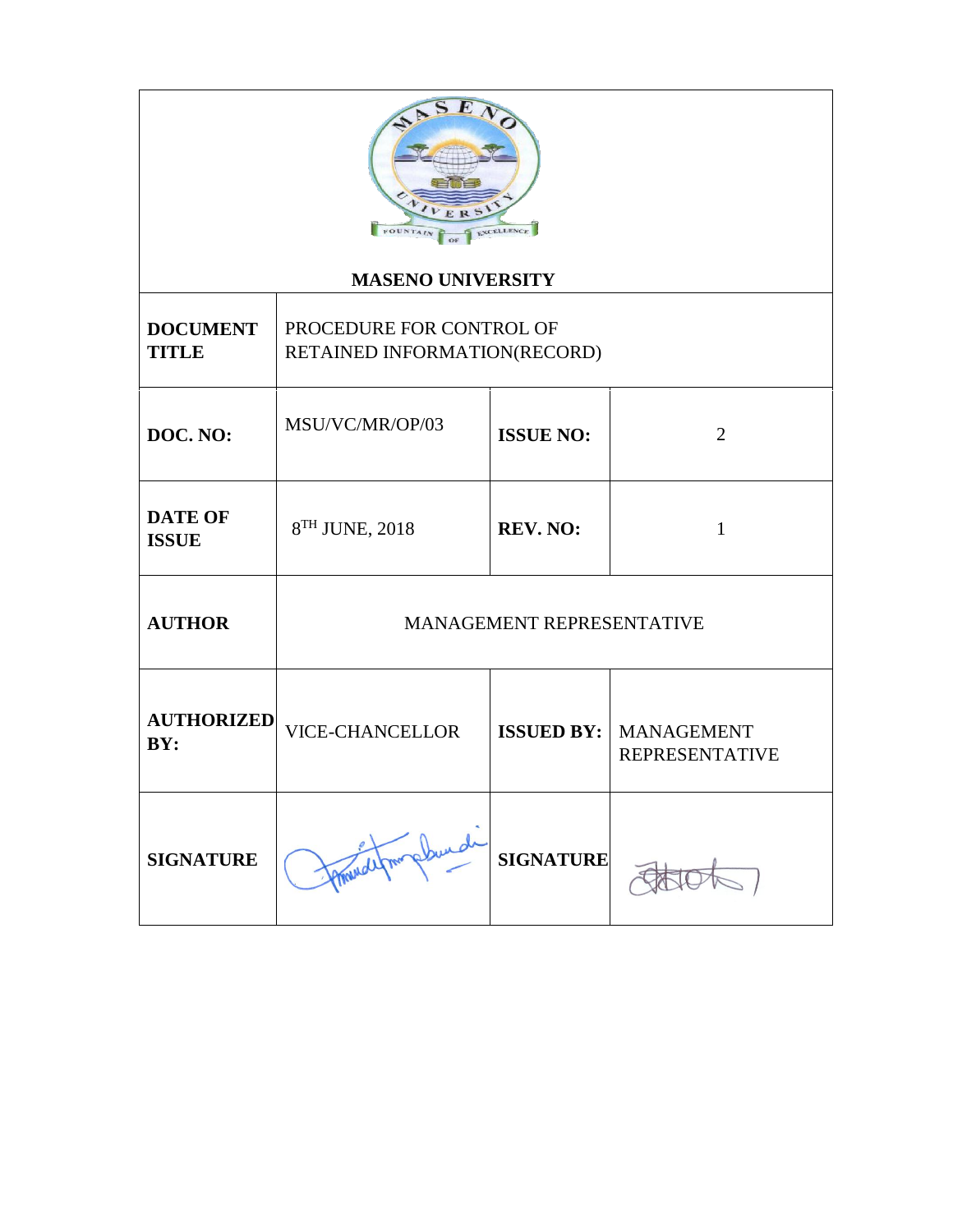| <b>DOCUMENT</b>      | <b>PROCEDURE FOR CONTROL OF RETAINED INFORMATION</b> |                  |  |
|----------------------|------------------------------------------------------|------------------|--|
| DOC. NO.             | MSU/VC/MR/OP/03                                      | <b>ISSUE NO:</b> |  |
| <b>DATE OF ISSUE</b> | $8TH$ JUNE, 2018                                     | REV. NO.         |  |

# **0.1 DOCUMENT CHANGES**

| #              | Date                       | <b>Details of Change</b> |                                                                                                                          | <b>Authorization</b> |
|----------------|----------------------------|--------------------------|--------------------------------------------------------------------------------------------------------------------------|----------------------|
|                | $(dd\text{-}mm\text{-}yy)$ | Page                     | Clause/sub clause                                                                                                        | Title                |
|                | 08/06/2018                 | $\mathbf{1}$             | Incorporation of author, and title in<br>addition to Change of document number<br>from $OP/02$ to $OP/03$                | <b>VC</b>            |
| $\overline{2}$ | 08/06/2018                 | $\overline{2}$           | 3.3 Reference to ISO 9001:2015<br><b>Standard</b>                                                                        | <b>VC</b>            |
| 3              | 08/06/2018                 |                          | Omission of entire clause 6.4 on<br>features of paper copy records hence<br>rearrangement of the subsequent<br>clauses.  | <b>VC</b>            |
| 4              | 08/06/2018                 |                          | Merging of clause 6.7 and 6.8 on<br>retention period/storage and disposal of<br>obsolete records respectively under 6.6. | <b>VC</b>            |
| 5              | 08/06/2018                 | All                      | Change of font type and size                                                                                             | VC                   |

## **0.2 DOCUMENT DISTRIBUTION**

This quality management procedure is available on the Maseno University Website for authorized users.

#### **1. PURPOSE**

The purpose of this procedure is to:

i. Establish a mechanism for controlling the records

ii. Ensure that records are identified, filed and stored in an environment which prevents damage, deterioration or loss

iii. Define the approved procedure for controlling records

## **2. SCOPE**

The procedure applies to all records held by the University.

#### **3. REFERENCES**

- 3.1 Maseno University Quality Manual
- 3.2 MSU/VC/MR/OP/01 Procedure for Control of Documented information

3.3 ISO 9001-2015 Quality Management System - requirements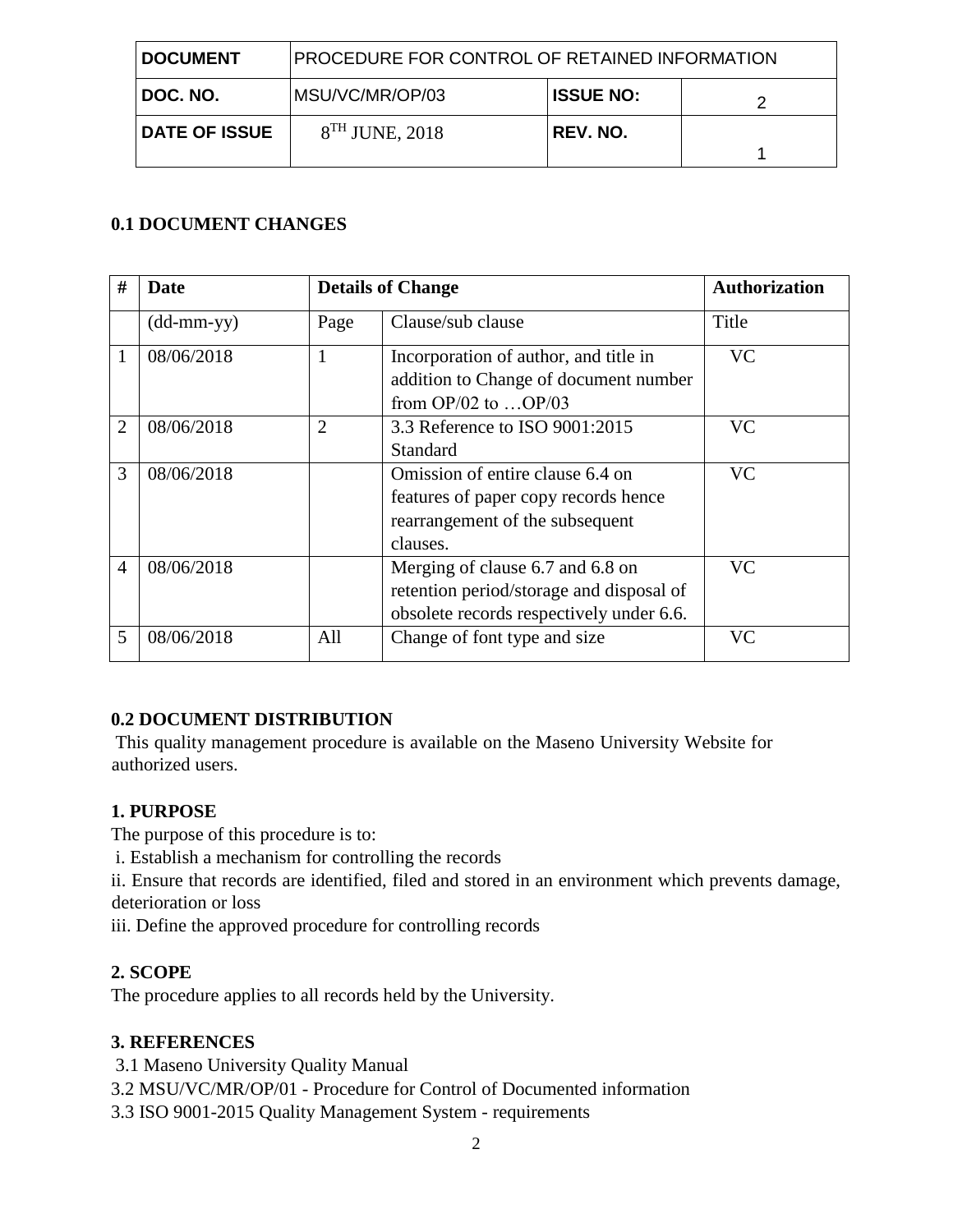| <b>DOCUMENT</b>      | <b>PROCEDURE FOR CONTROL OF RETAINED INFORMATION</b> |                  |  |
|----------------------|------------------------------------------------------|------------------|--|
| DOC. NO.             | MSU/VC/MR/OP/03                                      | <b>ISSUE NO:</b> |  |
| <b>DATE OF ISSUE</b> | $8TH$ JUNE, 2018                                     | REV. NO.         |  |

3.4 ISO 9000:2015, Quality Management systems –Fundamentals and vocabulary

3.5 ISO 10013:2001, Guidelines for Quality Management System Documentation

### **4. DEFINITIONS OF TERMS/ABBREVIATION**

For the purpose of this procedure the following terms shall apply in addition to those already defined in the MSU Quality Manual and MSU/VC/MR/OP/01.

- 4.1 Abbreviation and Acronyms
- 4.2 MSU Maseno University
- 4.3 VC Vice-Chancellor
- 4.4 MR Management Representative
- 4.5 SA Student Affairs
- 4.6 DVC Deputy Vice-Chancellor
- 4.7 ASA Academic and Students Affairs
- 4.8 PRI Partnership, Research and Innovation
- 4.9 AFD Administration, Finance and Development

### **5. RESPONSIBILITIES**

The Management Representative, Heads of the respective Departments/Sections in the University shall ensure the effective implementation of this procedure.

## **6. METHOD**

#### **6.1 GENERAL**

- 6.1.1 Records shall be the results of the individual activities of the Quality Management System and shall also be the objective evidence that the actual practice conforms to the written procedure.
- 6.1.2 Records shall be maintained in both soft and hard copies.

6.1.3 Records shall be appropriately identified before being stored in suitable locations, which allow normal protection from deterioration or damage and from where they can be easily retrieved.

6.1.4 The Heads of Department/Section are responsible for:-

- 1.Ensuring that records are established and maintained in their respective departments as evidence of effective operation of the QMS.
- 2.Ensuring that records remain legible, readily identifiable and retrievable.
- 3.Records are controlled as per provisions of this procedure.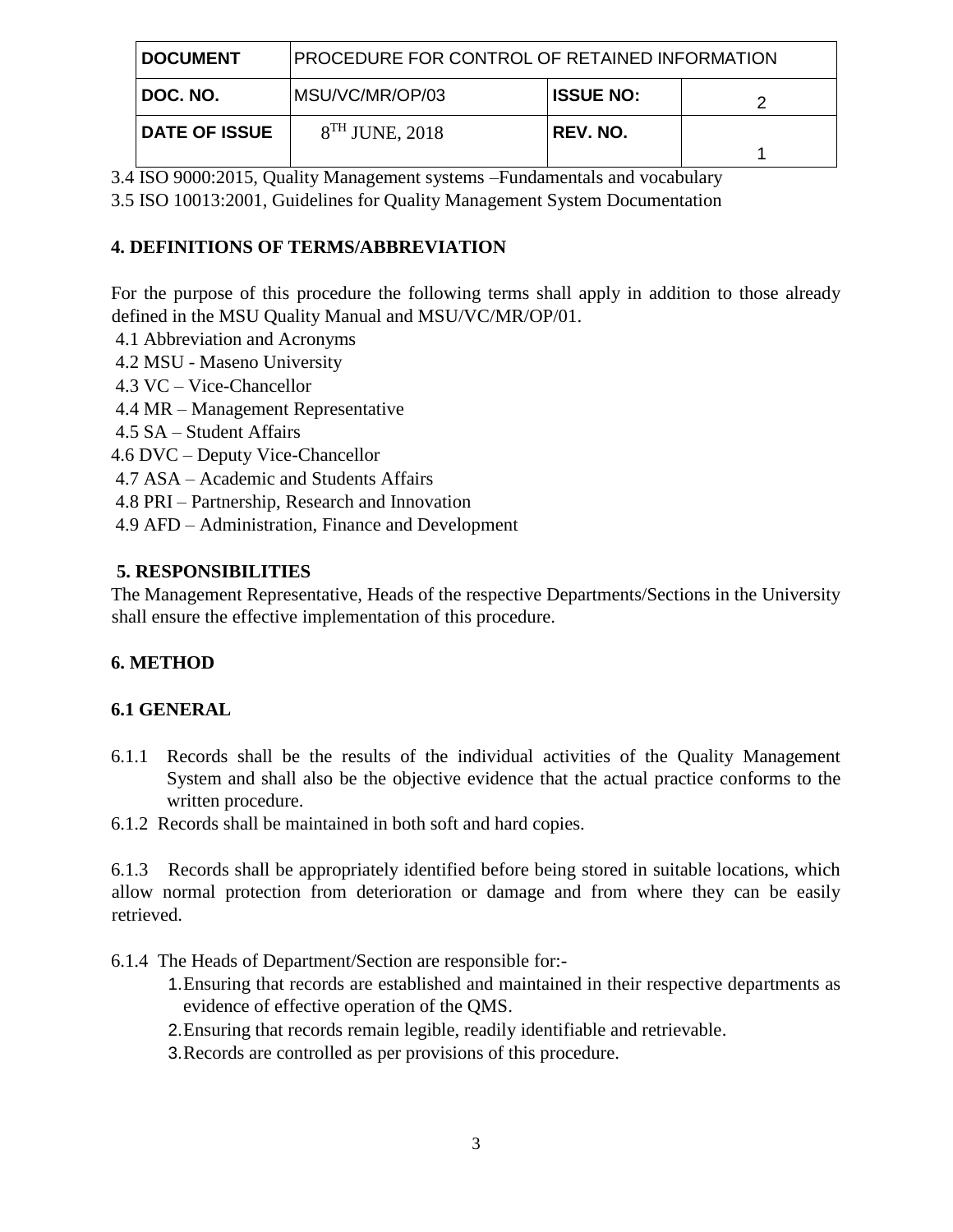| <b>DOCUMENT</b>      | PROCEDURE FOR CONTROL OF RETAINED INFORMATION |                  |  |
|----------------------|-----------------------------------------------|------------------|--|
| DOC. NO.             | MSU/VC/MR/OP/03                               | <b>ISSUE NO:</b> |  |
| <b>DATE OF ISSUE</b> | $8TH$ JUNE, 2018                              | REV. NO.         |  |

## **6.2 CONTENT**

Records shall be retained to demonstrate conformity to specified requirements and the effective operation of the Quality Management System.

# **6.3 IDENTIFICATION OF RECORDS**

**6.3.1** Paper copy records shall be identified by their title and the associated document reference. The document reference shall define the procedure to which the record form is related, as well as the amendment number and issue date. For full description of document reference see the documented Information control procedure MSU/VC/MR/OP/01

- **6.3.2** Paper copy quality records shall generally be held in folders/files that segregate records by type. The records within a given folder/file shall generally be indexed by type and date as appropriate. Where applicable, the location at which records are retained shall generally be identified. The files have been suitably indexed as **MSU/NNN/NN/X** where **NNN** is the department, **NN** section or type and **X** is a sequential number.
- **6.3.3** All quality records shall uniquely be identified by a reference number structured in a way that identifies the University, Division, department or function using the record, the form of record and assigned record number and the title of the document. All HODs shall ensure that all records in use in their functions are appropriately identified in the given format.

**6.3.4** Files and folders containing records shall be clearly marked and identified with the records contained in the files and folders. The files and folders shall be marked in such a way that identification is easy. HODs shall ensure that files and folders are clearly marked as per this procedure.

#### **6.4 LEGIBILITY AND AMENDMENT OF RECORDS**

Quality records shall be legible all the time. The following guidelines shall be applied when retaining quality records to facilitate legibility.

- **6.4.1** Records entries shall be filled in indelible ink and the writing shall be unchangeable.
- **6.4.2** In the event of a mistake where an entry needs amendment, the alteration shall be done in a way that the original writing is readable.
- **6.4.3** The alteration shall be signed and dated by the person authorized to make the amendment.

**6.4.4** Records shall be kept clean and when not in use, stored in the appropriate files, folders or trays.

## **6.5 PROTECTION OF RECORDS**

**6.5.1** Quality records shall be protected from mishandling, damage and unauthorized access.